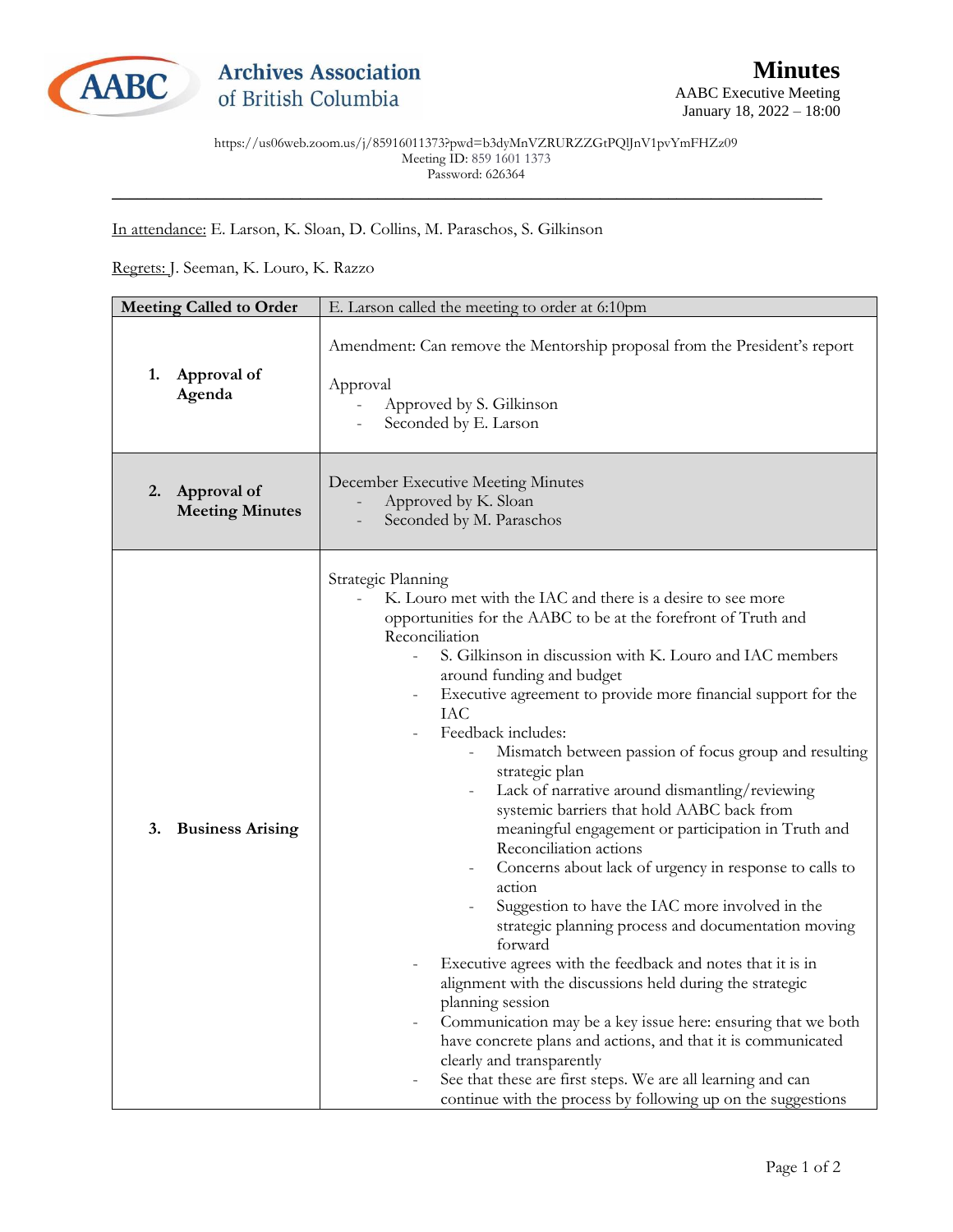

## **Archives Association** of British Columbia

AABC Executive Meeting January 18, 2022 – 18:00

https://us06web.zoom.us/j/85916011373?pwd=b3dyMnVZRURZZGtPQlJnV1pvYmFHZz09 Meeting ID: 859 1601 1373 Password: 626364

| Noting that we have not completed the strategic plan - this is an                            |
|----------------------------------------------------------------------------------------------|
| ongoing process for contributions                                                            |
| Membership forum is happening tomorrow from 12-1pm                                           |
| D. Collins facilitating and other members of the exec attending                              |
| Will explain the process and how we got here                                                 |
| Could review strategic plan point by point and invite discussion<br>$\overline{\phantom{a}}$ |
| Suggestion to identify key discussion points :                                               |
| Education                                                                                    |
| Digital Services                                                                             |
| Indigenous Advocacy Committee                                                                |
| Diversity and Inclusion                                                                      |
| Volunteers and General Capacity                                                              |
| Funding and Finances                                                                         |
| Can have an open round table discussion with people dropping                                 |
| in and out                                                                                   |
| Discussion points will be dependent on the attendees                                         |
| Would like to gain feedback on document development and                                      |
| funding allocation                                                                           |
| Clarify what the purpose of feedback is at this stage: develop the<br>$\qquad \qquad -$      |
| initial document vs. setting clearly actionable and concrete steps                           |
| Emphasize that this is a guiding document                                                    |
| Can also look at organizational structure, including the<br>$\overline{\phantom{a}}$         |
| Executive, to identify gaps                                                                  |
| This is represented to some degree in the current plan,                                      |
| but can be expanded upon                                                                     |
| Dedicated Executive position for the IAC as an option<br>$\overline{a}$                      |
| What comes next?                                                                             |
| Sharing with membership and inviting feedback                                                |
| Continue developing as a living document                                                     |
| Put plans in place through the budget<br>$\overline{\phantom{a}}$                            |
| Beyond goals, identify 3-4 tasks that can accomplish the goals<br>$\overline{\phantom{a}}$   |
| and allocate to the appropriate year                                                         |
| Know that there are very concrete things that we can do this                                 |
| year, in addition to multi-year items                                                        |
| Keep this as the main agenda item for the February meeting                                   |
| <b>IRS Records Statement</b>                                                                 |
| K. Louro noted that the IAC should be looped in to this work and the                         |
| Executive agrees                                                                             |
|                                                                                              |
| Virtual RoundTeas                                                                            |
| K. Louro and L. Gland planning a Roundtea on precarity in mid-                               |
| February                                                                                     |
| Currently connecting with speakers                                                           |
|                                                                                              |
| Disaster Response                                                                            |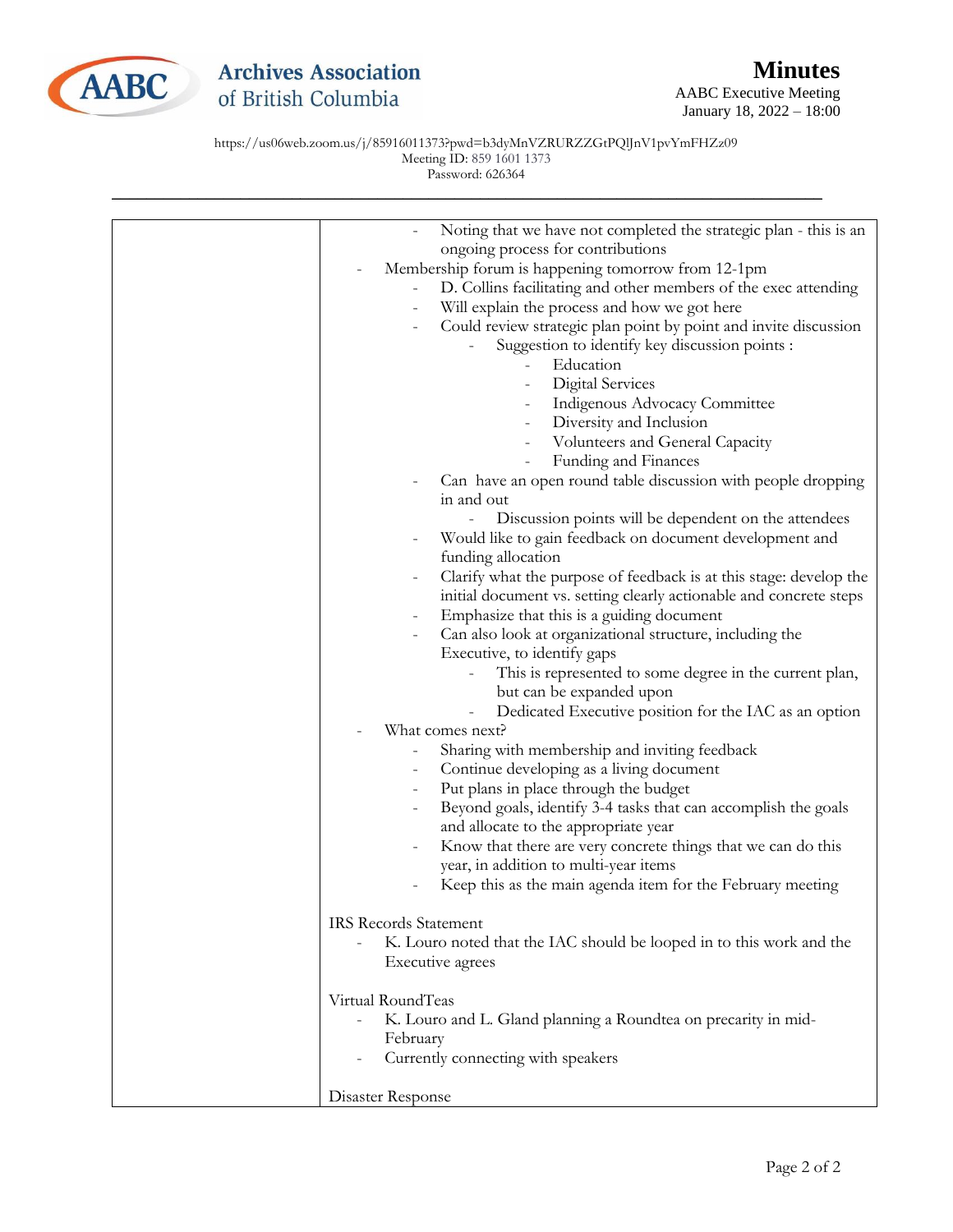

January 18, 2022 – 18:00

https://us06web.zoom.us/j/85916011373?pwd=b3dyMnVZRURZZGtPQlJnV1pvYmFHZz09 Meeting ID: 859 1601 1373

|                          | L. Glandt has assembled the kits and sent two of them off to Vancouver<br>Island/Prince George<br>Letter of context sent with the disaster kits stating that it's the property<br>of AABC and we are responsible for its management and distribution in<br>the event of a disaster<br>Around \$330 left in the budget after the purchases were made<br>Can hold on to this and use for distribution costs if kits are<br>required<br>Kits are done for now<br>Updating the BC Thesaurus<br>L. Glandt continuing this work<br>Research underway and connecting with other organizations who have<br>done similar work |
|--------------------------|----------------------------------------------------------------------------------------------------------------------------------------------------------------------------------------------------------------------------------------------------------------------------------------------------------------------------------------------------------------------------------------------------------------------------------------------------------------------------------------------------------------------------------------------------------------------------------------------------------------------|
|                          | <b>Action item:</b> K. Sloan is to connect with L. Glandt about collaborating on the<br>thesaurus with the IAC                                                                                                                                                                                                                                                                                                                                                                                                                                                                                                       |
|                          | <b>Technology Committee</b><br>Postpone fulsome discussion to after the membership forum on<br>strategic planning<br>Noting that this was previously a standalone committee, but looped in to<br>the programming committee<br>Will need to consider capacity (budget, Executive, and volunteers) and<br>whether there are sufficient initiatives underway                                                                                                                                                                                                                                                            |
|                          | Webinar Pricing<br>Not a major source of revenue (unlike workshops) so don't see a<br>significant financial impact either way<br>Currently free for members and \$15 for non-members<br>Considering a fee increase for the next fiscal year<br>$\overline{\phantom{a}}$<br>Kept fees low for the pandemic and accessibility<br>Increased fees would support honorariums for speakers, but we may<br>already absorb this in the budget<br>Could keep membership pricing free and make a small fee increase for<br>non-members to incentivize membership<br>Make a discussion at the next Executive meeting            |
|                          | History Expo at the Museum of Surrey (Sat. Feb. 19, 1-5pm)<br>Event got cancelled                                                                                                                                                                                                                                                                                                                                                                                                                                                                                                                                    |
| President's Report<br>4. | E. Lonie proposal re tech register (available throughout province)<br>Topic of discussion for the regional representative meetings that are<br>upcoming                                                                                                                                                                                                                                                                                                                                                                                                                                                              |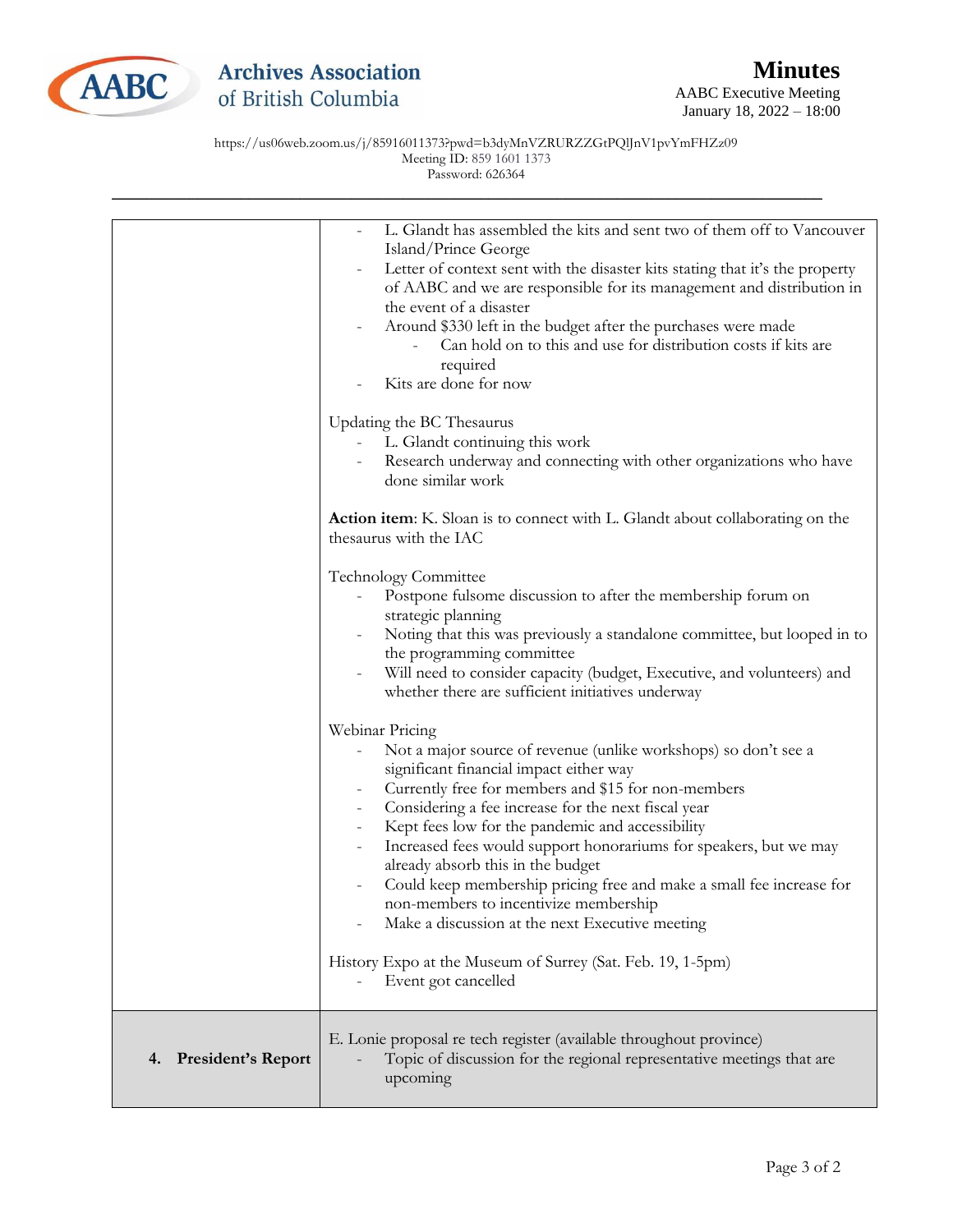

https://us06web.zoom.us/j/85916011373?pwd=b3dyMnVZRURZZGtPQlJnV1pvYmFHZz09 Meeting ID: 859 1601 1373 Password: 626364

|                                                                 | Action item: D. Collins to follow up on the regional rep meeting invites                                                                                                                                                                                                                                                                                                                                                                                                                                                                                                                                                                                                                                                                                                                                                                                                                                                                                                                                                                                                                                                                                                                                                                                                                                                                                                      |
|-----------------------------------------------------------------|-------------------------------------------------------------------------------------------------------------------------------------------------------------------------------------------------------------------------------------------------------------------------------------------------------------------------------------------------------------------------------------------------------------------------------------------------------------------------------------------------------------------------------------------------------------------------------------------------------------------------------------------------------------------------------------------------------------------------------------------------------------------------------------------------------------------------------------------------------------------------------------------------------------------------------------------------------------------------------------------------------------------------------------------------------------------------------------------------------------------------------------------------------------------------------------------------------------------------------------------------------------------------------------------------------------------------------------------------------------------------------|
|                                                                 | Reviving the Fonds D'Archives Journal (ASA)<br>No updates<br>M. Paraschos noting that she has capacity to take this on<br>Do we have the option of approaching it more informally (like ACA<br>Scope & Content)?<br>Initial idea is for it to be a multi-provincial journal<br>Identified as a really low priority for members<br>Can revisit this in February after the membership forum tomorrow                                                                                                                                                                                                                                                                                                                                                                                                                                                                                                                                                                                                                                                                                                                                                                                                                                                                                                                                                                            |
|                                                                 | <b>GLAM</b><br>Upcoming meeting<br>Have a new BCLA representative<br>Following the establishment of the BCMA's disaster fund, would like to<br>pursue collaboration on this and set aside budget in the coming fiscal<br>year<br>Revisit budget set aside for GLAM and contribute it to the disaster fund                                                                                                                                                                                                                                                                                                                                                                                                                                                                                                                                                                                                                                                                                                                                                                                                                                                                                                                                                                                                                                                                     |
| 5.<br>Vice-President<br>and Programs<br><b>Committee Report</b> | Programs Committee/EAS Updates<br>Met in early January<br>BC Council Arts Grant due this week<br>Submitting a proposal for 2 more Archives for Indigenous<br>Organizations workshops at no to low cost<br>Other grant project ideas:<br>Hiring a summer student to clean up the AABC records<br>(currently dispersed and should all be at the BC archives)<br>There is a pre-existing finding aid at BC Archives so<br>would need to talk to them about project scope, student<br>supervision, logistics for moving the records, etc.<br>L. Snider has a large amount of MemoryBC work coming in and<br>could have doubled hours (10 to 20) to meet the demand<br>Can't be funded through the BC Arts Council<br>Consider other models for MemoryBC that spread out<br>the capacity requirements (example: allow users to<br>upload directly to MemoryBC)<br>L. Glandt Introduction to Archival Preservation course has 30<br>registrants and is now full<br>L. Glandt beginning preparatory work for course with Blue Quills<br>Are we doing an online conference again? If so, will need more hours<br>for L. Glandt planning and facilitation<br>For budgeting purposes, should plan as if it will be virtual<br>Possible that the conference will be online due to both Covid and<br>accessibility<br>Benefits of in-person that haven't translated to the online format: |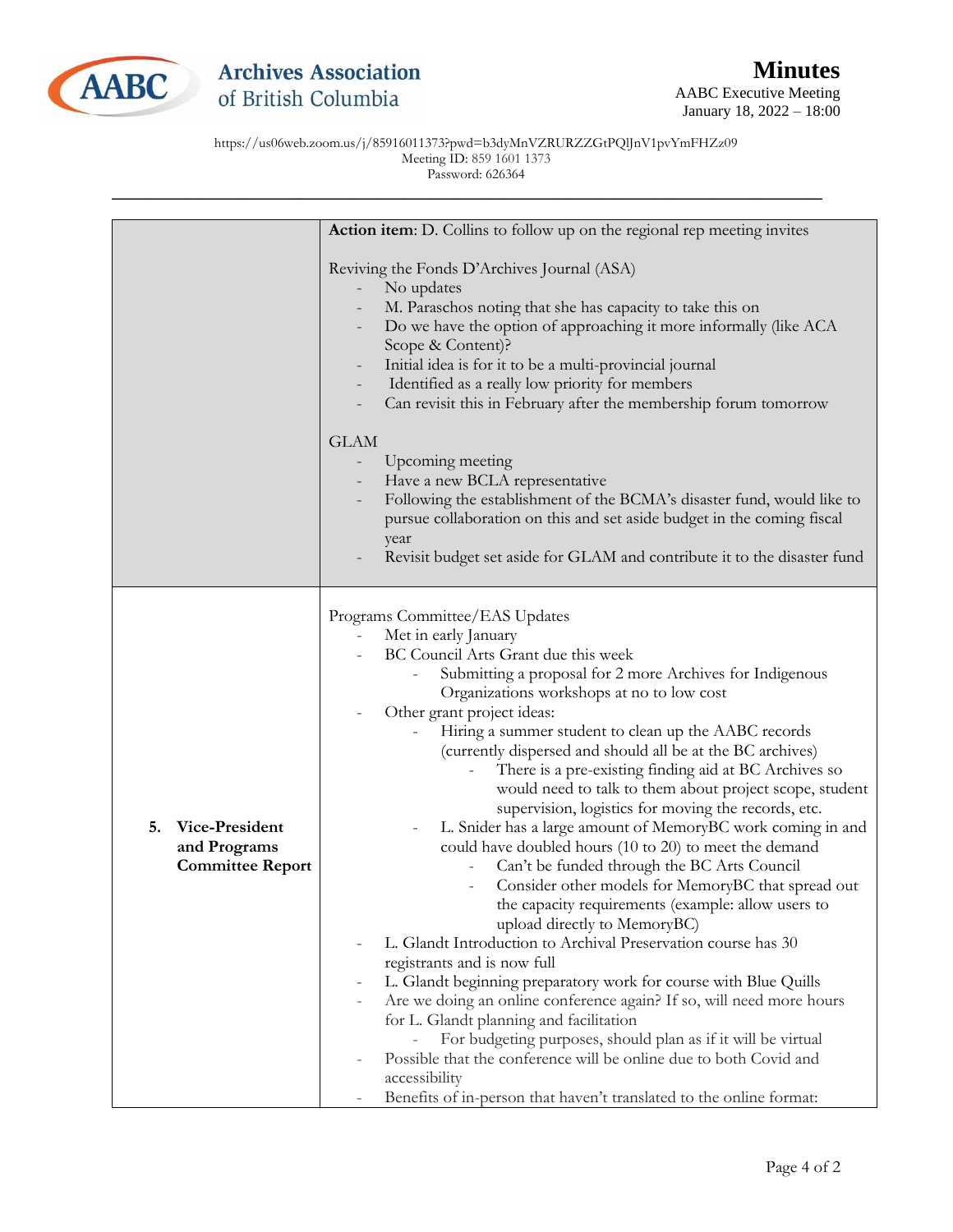

## **Archives Association** of British Columbia

https://us06web.zoom.us/j/85916011373?pwd=b3dyMnVZRURZZGtPQlJnV1pvYmFHZz09 Meeting ID: 859 1601 1373 Password: 626364

|                                                         | Revenue through sponsorship and attendance<br>Networking<br>Is it a greater benefit to have L. Glandt's hours go towards specific<br>courses<br>Benefits of virtual conference include:<br>Accessibility<br>Opportunity to partner with the YCA<br>More diverse options for speakers<br>Consider raising prices<br>Noting that the ACA has virtual social events for their conference<br>could look into the Whova app<br>Consider a hybrid conference where in-person sessions are streamed<br>potential options for levels of pricing<br>Conference committee<br>Time for planning to start again<br>Look into opportunities to partner with one or more organizations<br>Action item: M. Paraschos and K. Sloan to connect and begin discussing<br>conference planning |
|---------------------------------------------------------|---------------------------------------------------------------------------------------------------------------------------------------------------------------------------------------------------------------------------------------------------------------------------------------------------------------------------------------------------------------------------------------------------------------------------------------------------------------------------------------------------------------------------------------------------------------------------------------------------------------------------------------------------------------------------------------------------------------------------------------------------------------------------|
| Treasurer &<br>6.<br>Finance<br><b>Committee Report</b> | Total conference revenue for the AABC is \$582.28<br>Currently in the pre-stages of planning the 2022/23 budget<br><b>Action item:</b> Everyone to talk to committees and send budget requests to S.<br>Gilkinson<br>Budget meeting in the third week of February<br>Treasurer, VP, and president to attend<br>Will then schedule a budget approval meeting<br>November 2021 Financial Reports<br>Accepted by E. Larson<br>Seconded by D. Collins<br>December 2021 Financial Reports<br>Accepted by K. Sloan<br>Seconded by M. Paraschos                                                                                                                                                                                                                                  |